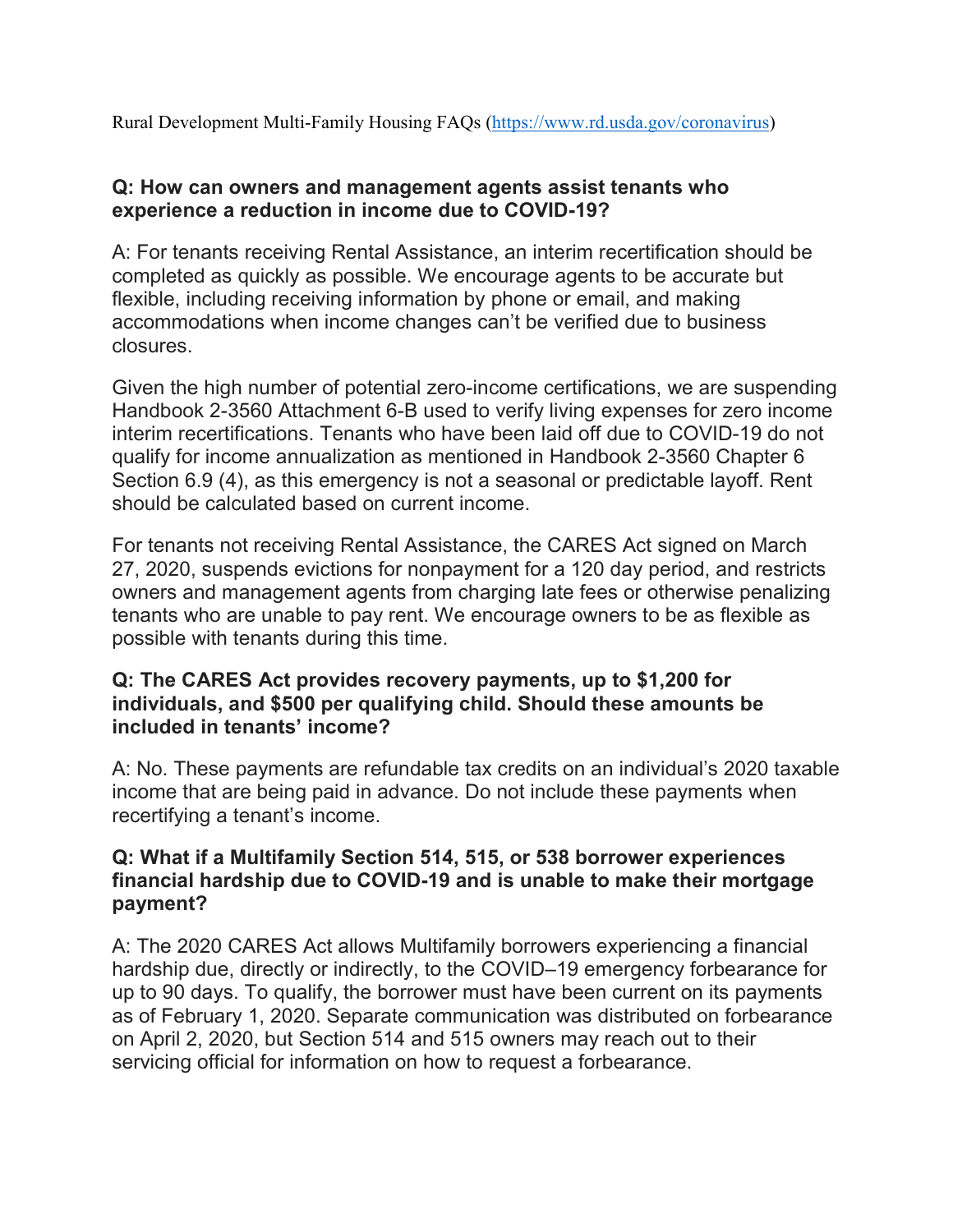### **Q: Can property owners and agents use property or reserve funds to alleviate financial hardship caused by non-payment of rent by residents having trouble because of COVID-19?**

A: Yes. For Section 514 and Section 515 properties (see Handbook 2-3560, Chapter 4, Section 3), borrowers may utilize property operating accounts or make an authorized withdrawal of funds from a reserve account to meet an emergency shortfall in operating expenses when the emergency is beyond the control of the borrower and threatens life, safety, or the physical security of the project. Properties should reach out to their assigned Servicing Official if they anticipate needing reserve funds to pay operating expenses.

For properties with a Section 538 Loan Guarantee, the lender holds the reserves. The lender is required to protect the value of the asset, which includes proper use of reserves to protect the financial interest of the property. The lender has the discretion to use the reserves if it is in the best financial interest of the property (Handbook 1-3565, Chapter 7 Section 7).

# **Q: What precautions or changes to property operations can management take to promote social distancing and prevent the spread of COVID-19?**

A: We encourage owners and management agents to adhere to all state and local guidance with respect to containing the spread of COVID-19. Management may take reasonable precautions, including closing playgrounds, having site staff work remotely, or delaying non-essential maintenance. However, management must not remove tenant access to essential shared amenities like laundry rooms. Access can be changed, for example – management may institute a sign-up for laundry time to ensure social distance is maintained and providing disinfecting wipes to clean the laundry machines.

# **Q: The CARES Act prohibited late fees and evictions for USDA's Multifamily Housing tenants for 120 days, expiring July 25. What happens now?**

A: The CARES Act was enacted on March 27, 2020 and contained a prohibition on both nonpayment evictions and late fees for 120 days. This prohibition applies to all Rural Development MFH programs, including Section 514, Section 515 and Section 538 loans, as well as Multifamily voucher holders.

This prohibition on late fees remains in place for the period covered by the CARES Act, meaning that if a resident has unpaid rent on August 1, retroactive late fees may not be assessed. Late fees may only be charged going forward. We encourage MFH owners and agents to work with tenants wherever possible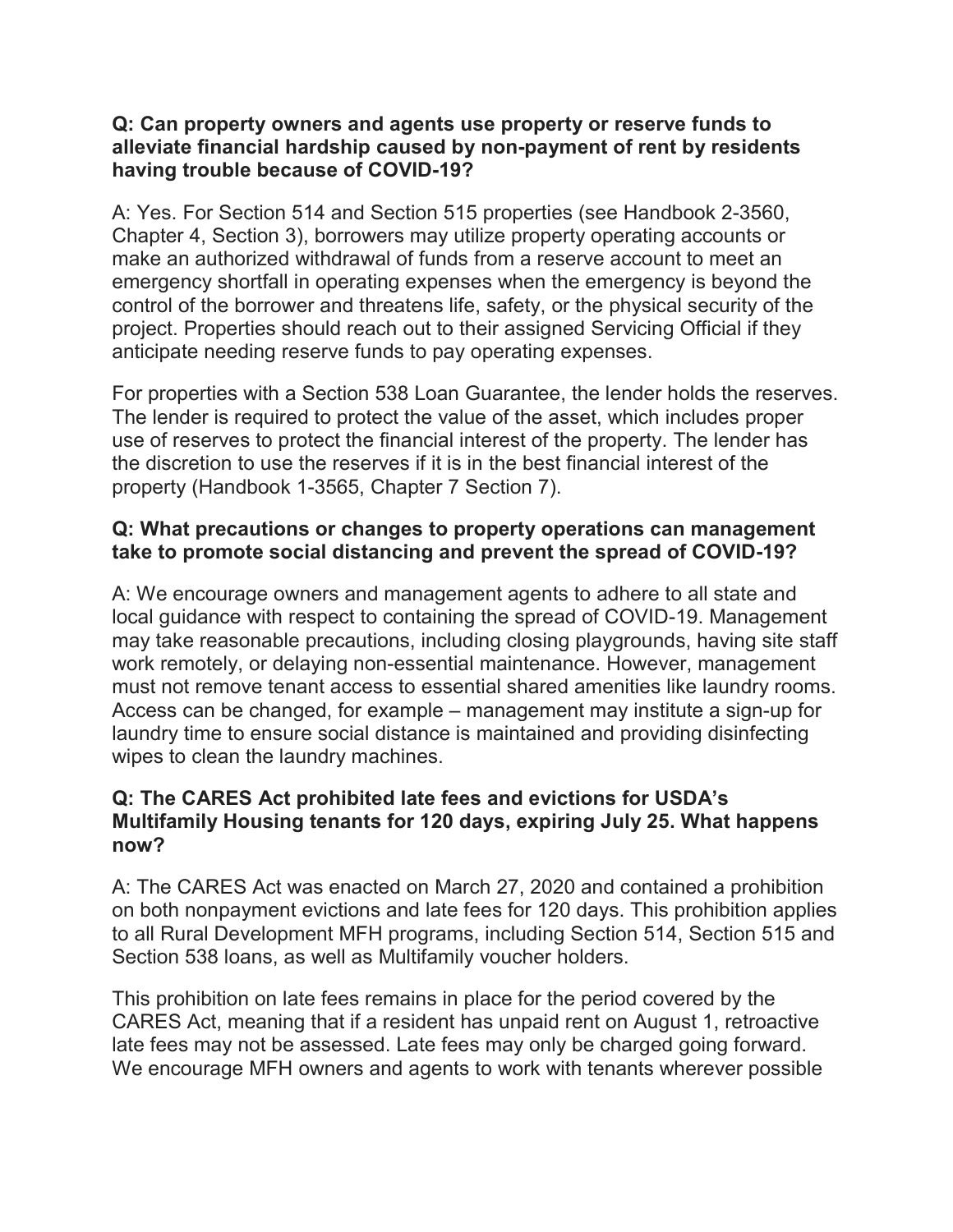to assist them in maintaining housing, including processing interim certifications if possible or arranging payment plans for past-due balances.

In addition, while the national prohibition on nonpayment evictions will lift July 25, many state and local governments have ongoing restrictions. Owners and agents must closely follow any applicable local guidance in this matter. ,/p>

As a reminder, properties under a forbearance/deferral agreement are prohibited from nonpayment evictions through the life of the deferral. For example, if a property requests a deferral for June, July, and August, no nonpayment evictions would be permitted until September 1.

# **Q: Is USDA still accepting deferral requests in USDA's Multifamily Housing Programs?**

A: The 2020 CARES Act allows Multifamily borrowers experiencing a financial hardship related to COVID–19 to request forbearance for up to 90 days. Guidance on how to request this forbearance/deferral was distributed on April 2, 2020, and we encourage you to contact your Servicing Official with questions.

MFH has processed over 4,000 deferral requests for its 514 and 515 programs.

Forbearance/deferral requests are still being accepted for properties experiencing financial hardship due to COVID-19 that have not yet requested a forbearance. Requests will be accepted as long as the National Emergency is in place or through December 31, 2020. As a condition of a deferral, owners and management agents must not evict tenants for nonpayment of rent through the deferral period.

### **Q: How can USDA Multifamily Housing owners and management agents assist tenants who experience an ongoing reduction in income due to COVID-19?**

A: For tenants receiving Rental Assistance, an interim recertification should be completed as quickly as possible for any changes in monthly income. Tenants who completed a previous interim recertification may need to complete a second interim certification, for example if their unemployment benefits change or if a partial layoff becomes permanent. We encourage agents to be accurate but flexible, including receiving information by phone or email, and making accommodations when income changes can't be verified due to business closures.

Given the high number of potential zero-income certifications, we have suspended Handbook 2-3560 Attachment 6-B used to verify living expenses for zero income interim recertifications. Tenants who have been laid off due to